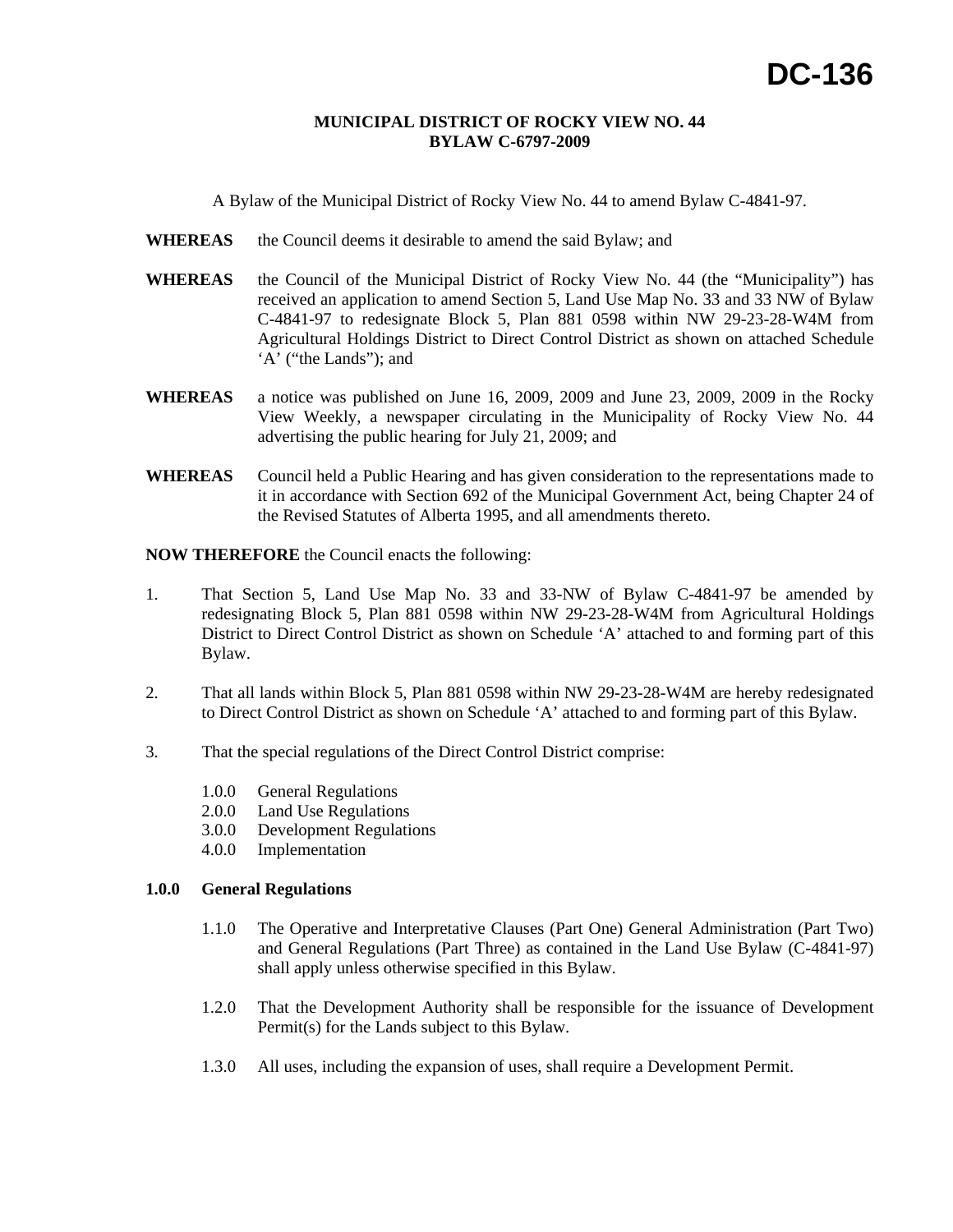- 1.4.0 The lands shall be developed sequentially in two Phases, the boundaries of which are indicated on Schedule 'B' attached to and forming part of this Bylaw.
- 1.5.0 Notwithstanding Section 1.3.0 the following uses are deemed approved without a Development Permit:

Agriculture, General

Accessory Buildings to Agricultural, General

Accessory Uses to Agriculture, General

1.6.0 The Development Authority may, through Development Agreement(s) required by this Bylaw, specifically any development regulation, criteria or condition necessary to ensure all Development and Subdivision on the Lands conform to the development proposals and representations upon which this Bylaw is based, as determined by and to the satisfaction of the Council or the Development Authority at its sole and unfettered discretion.

## **2 Land Use**

- 2.1.0 Purpose and Intent To accommodate a wide range of industrial and associated uses which are compatible with each other, do not adversely affect the surrounding land use and may be located in areas with limited or full services.
- 2.2.0 Uses

Accessory Buildings Accessory Use Agriculture, General Agricultural Support Services Animal Health Care Service Automotive Services Commercial Communications Facilities (types A, B, C) Contractor, General Contractor, Limited Dwelling Unit, Accessory to Use General Industry Type I General Industry Type II Health Care Services Horticultural Development Personal Service Business **Offices** Outdoor Display Area Outdoor Storage Signs Storage Area Tractor Trailer Service Depot Warehouse Warehouse Stores, excluding hazardous goods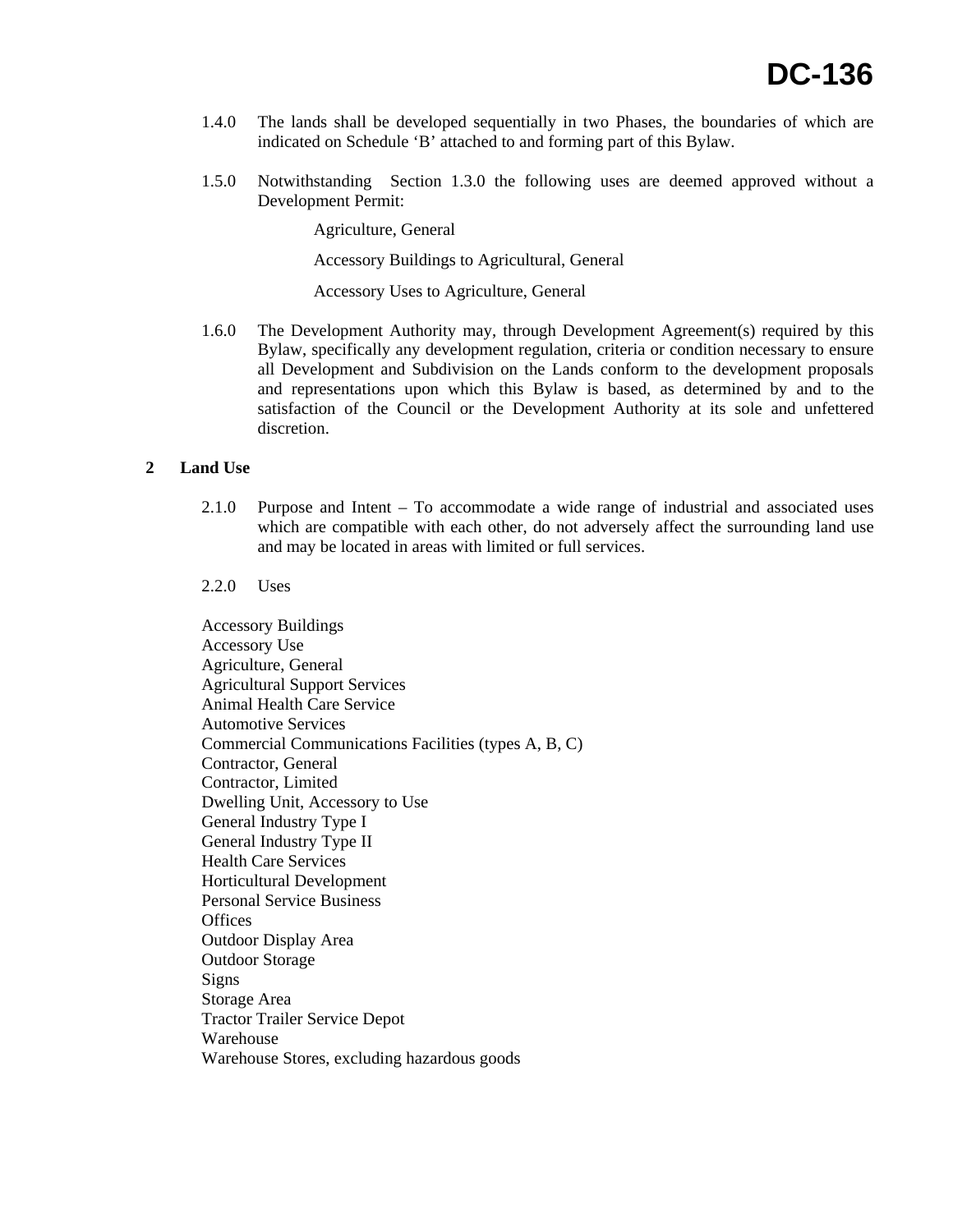### 2.3.0 Minimum and Maximum Requirements

- 2.3.1 Parcel Size:
	- (a) The minimum parcel size shall be 9.0 hectares (22.3 acres).
	- (b) Notwithstanding 2.3.1 a), Bare land Condominium parcels created for the purpose of facilitating a phased Building Condominium project shall have no minimum parcel size, provided the following conditions are met:
		- a. the proposed Bare land Condominium units must have Common Land that is used for access/egress, and
		- b. all technical reports that are required as part of the subdivision application or Development Permit process, must assess the individual Bare land Condominium development as one project and not as individual lots.
- 2.3.2 Minimum *Yard, Front* for Buildings:
	- (a)  $6.0 \text{ m}$  (19.7 ft.)
- 2.3.3 Minimum *Yard, Side* for Buildings:

(a)  $6.0 \text{ m}$  (19.7 ft.)

- 2.3.4 Minimum *Yard, Rear* for Buildings:
	- (a)  $6.0 \text{ m}$  (19.7 ft.)
- 2.3.5 Minimum *Yard, bordering properties to the south* for Buildings:
	- (b)  $12.0 \text{ m} (49.4 \text{ ft.})$
- 2.3.6 Building Height
- (a) Maximum of 20.0 m (65.62ft)

## **3 Development Regulations**

- 3.1.0 Stormwater
	- (a) A Development Permit shall not be issued until a stormwater management plan has been submitted, to the satisfaction of the Municipality.
	- (b) Prior to the issuance of a Development Permit for Phase 1, the Owner and the Municipality shall reach an agreement respecting the nature of the regional stormwater contribution to be provided on account of the potential offsite drainage impacts of the development of the lands, to the satisfaction of the Municipality.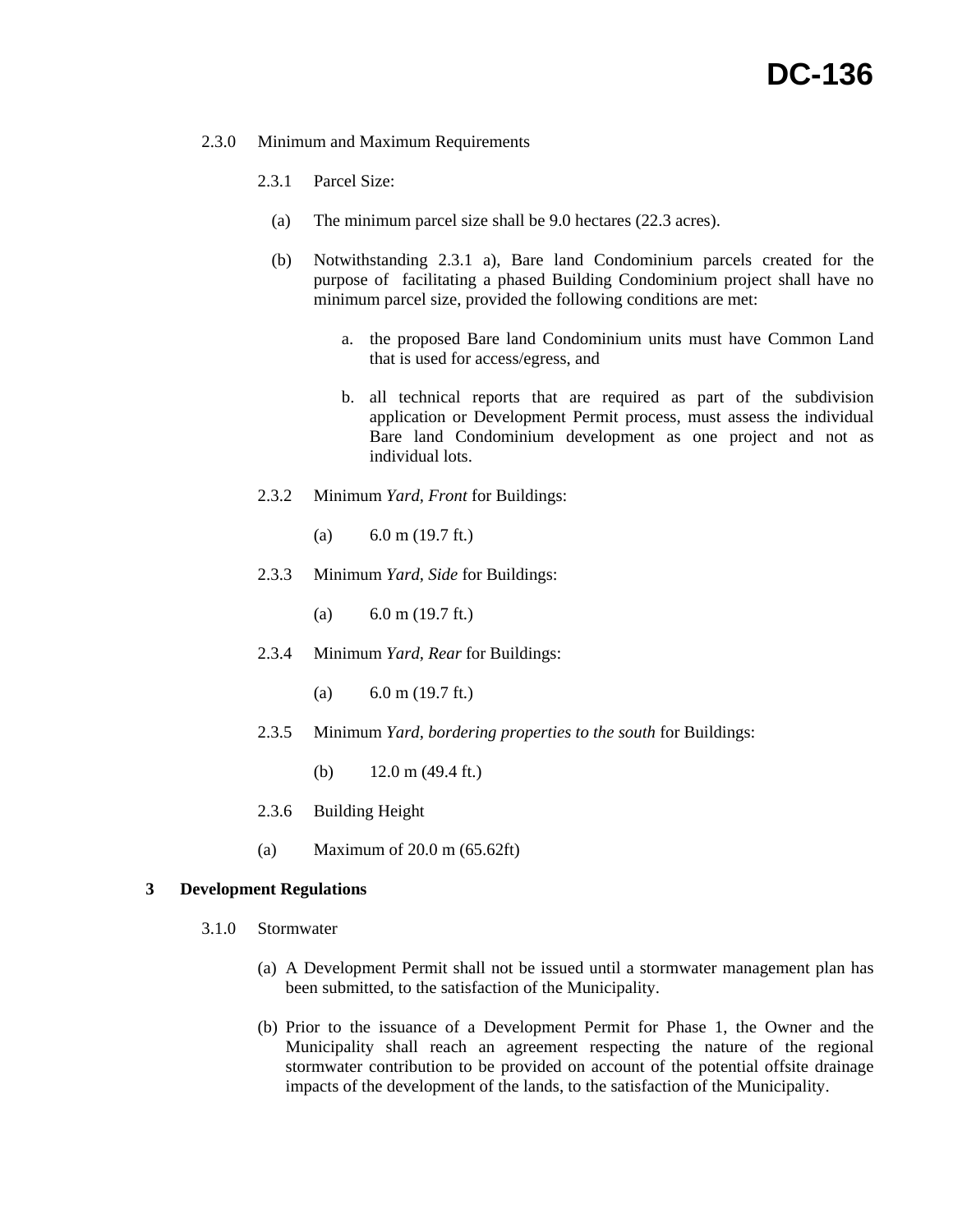- (c) Implementation of the stormwater management plan shall occur as a part of Phase 1 development, to the satisfaction of the Municipality.
- (d) An Agreement with respect to offsite discharge shall be executed between the Owner and the Municipality prior to issuance of a Development Permit on the subject lands, to the satisfaction of the Municipality.
- (e) Phase 2 may proceed after the Municipality is satisfied that construction of the infrastructure required in the design for Phase 1 has been completed, to the satisfaction of the Municipality.

# **4 Implementation**

4.1.0 This Bylaw comes into effect upon the date of its third reading.

 **DIVISION 5 File: 03329005 2007-RV-389** 

First reading passed in open Council, assembled in the City of Calgary, in the Province of Alberta, on Tuesday, June 9, 2009, on a motion by Councillor Solberg.

Second reading passed in open Council, assembled in the City of Calgary, in the Province of Alberta, on Tuesday, July 21, 2009, on a motion by Councillor Boehlke.

Third reading passed in open Council, assembled in the City of Calgary, in the Province of Alberta, on Tuesday, July 21, 2009, on a motion by Deputy Reeve Louden.

REEVE OR DEPUTY REEVE **Example 2008** MUNICIPAL SECRETARY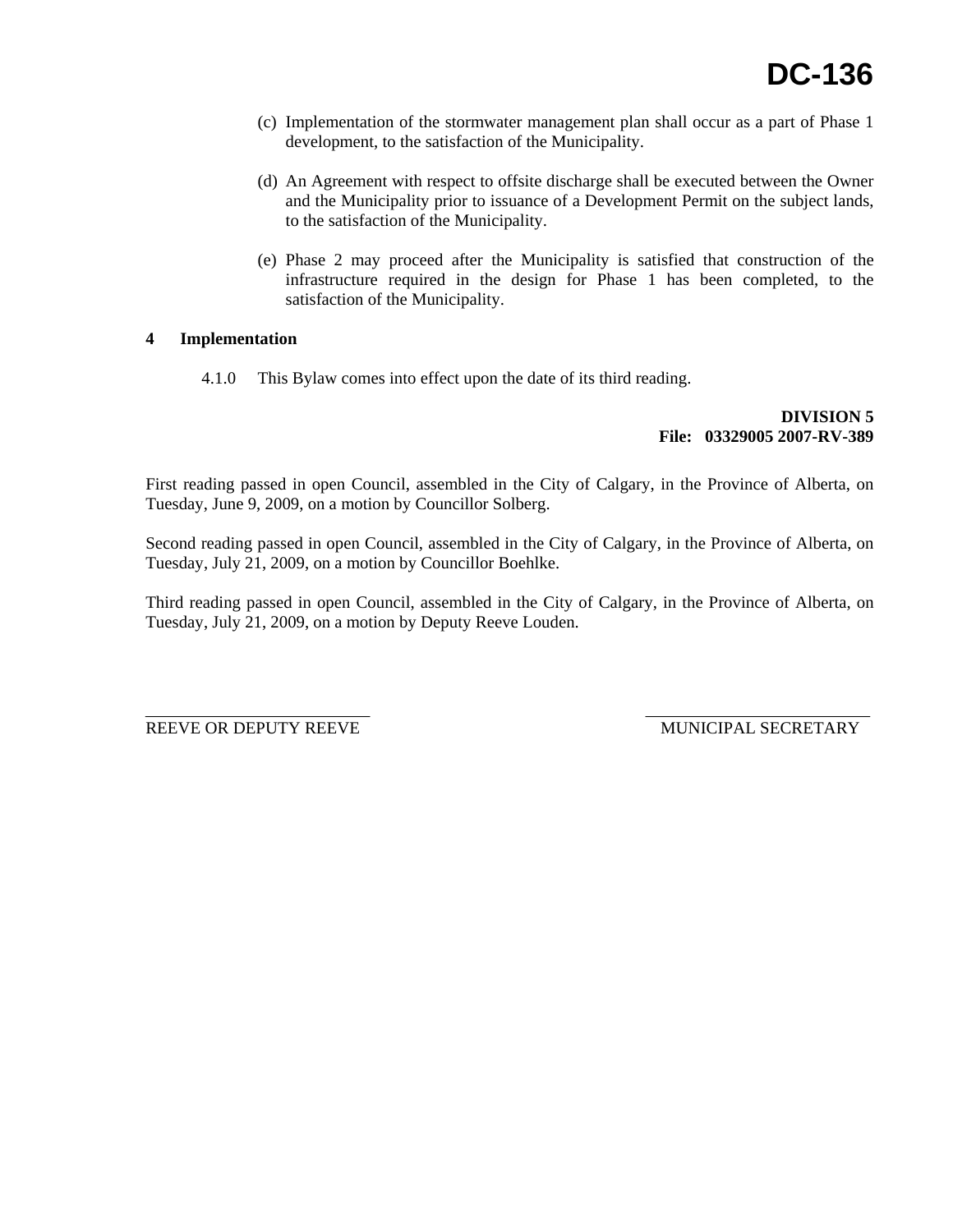